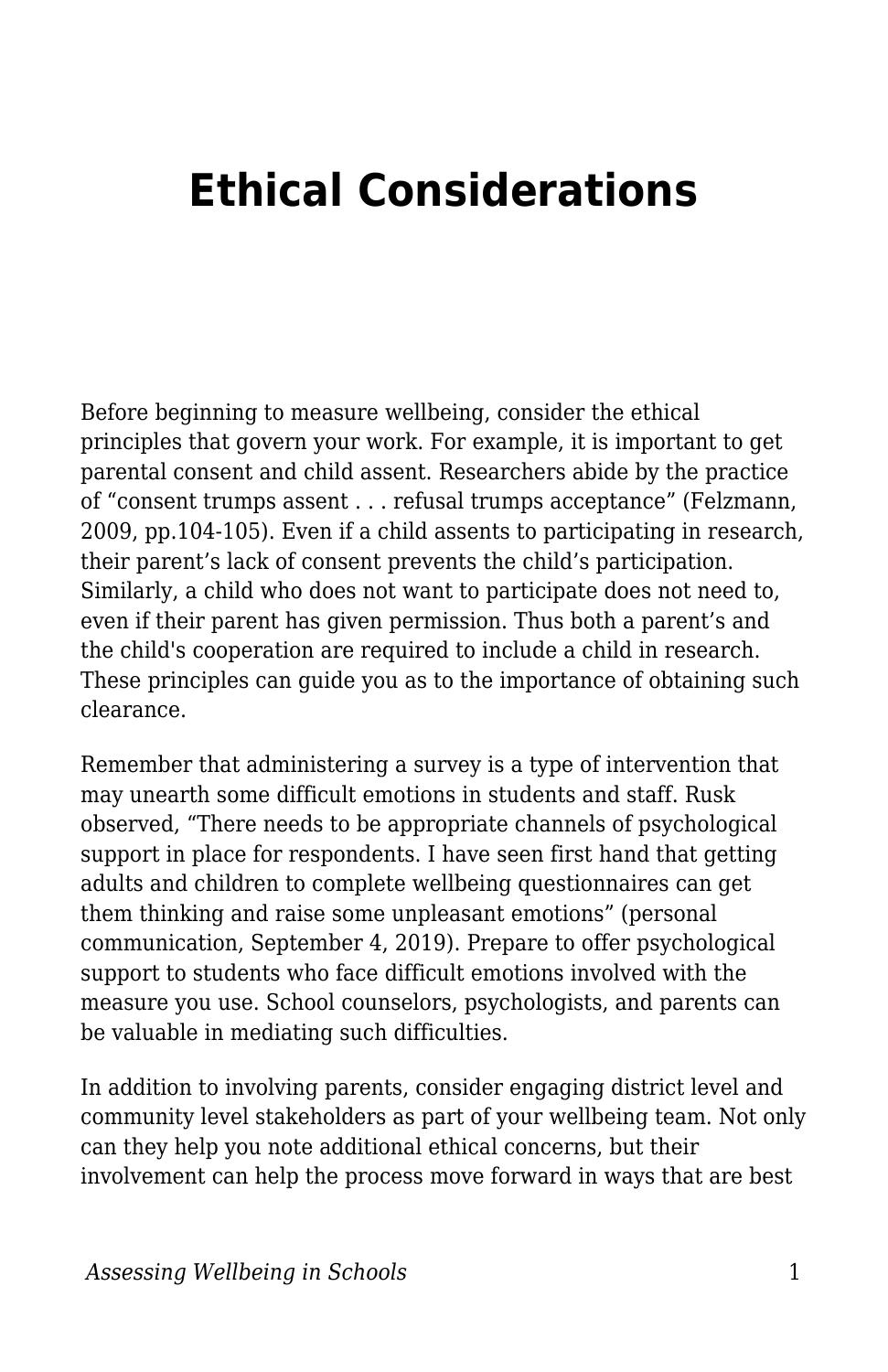for the school and community. For example, community members and district level educators can help you consider relevant political and cultural factors in your area. As you carefully read through each item of the survey, their added perspective can help ensure that none of statements could be offensive to any of the cultures in your area.

Finally, be sure to comply with all FERPA and legal regulations. Be intentional about how and with whom you share wellbeing scores. As mentioned in the Wellbeing from a Growth Mindset section, wellbeing scores should never be treated as academic scores: they should not be used to compare schools or rank students. Share scores only when doing so is in the child's best interest, complies with regulations, and has the potential to help inform future wellbeing interventions.

## **Section Summary**

- Gather and value parental and child consent.
- As administering a survey is a type of intervention, be prepared to offer emotional support.
- Engage community and district leaders as part of your wellbeing team. Ensure there are no items on your survey(s) that could be offensive to groups or cultures in your community.
- Comply with all FERPA and legal regulations. Be intentional and thoughtful about how you use wellbeing scores. Incorrect use can damage wellbeing and break trust.

## **Suggestions for Further Research**

Felzmann, H. (2009). Ethical issues in school-based research. *Research Ethics*, *5*(3), 104–109. https//doi.org/10.1177/174701610900500304

SRCD. (2007). Ethical standards for research with children. *Society for Research in Child Development.* [https://edtechbooks.org/-Dpx](https://www.srcd.org/about-us/ethical-standards-research-children)